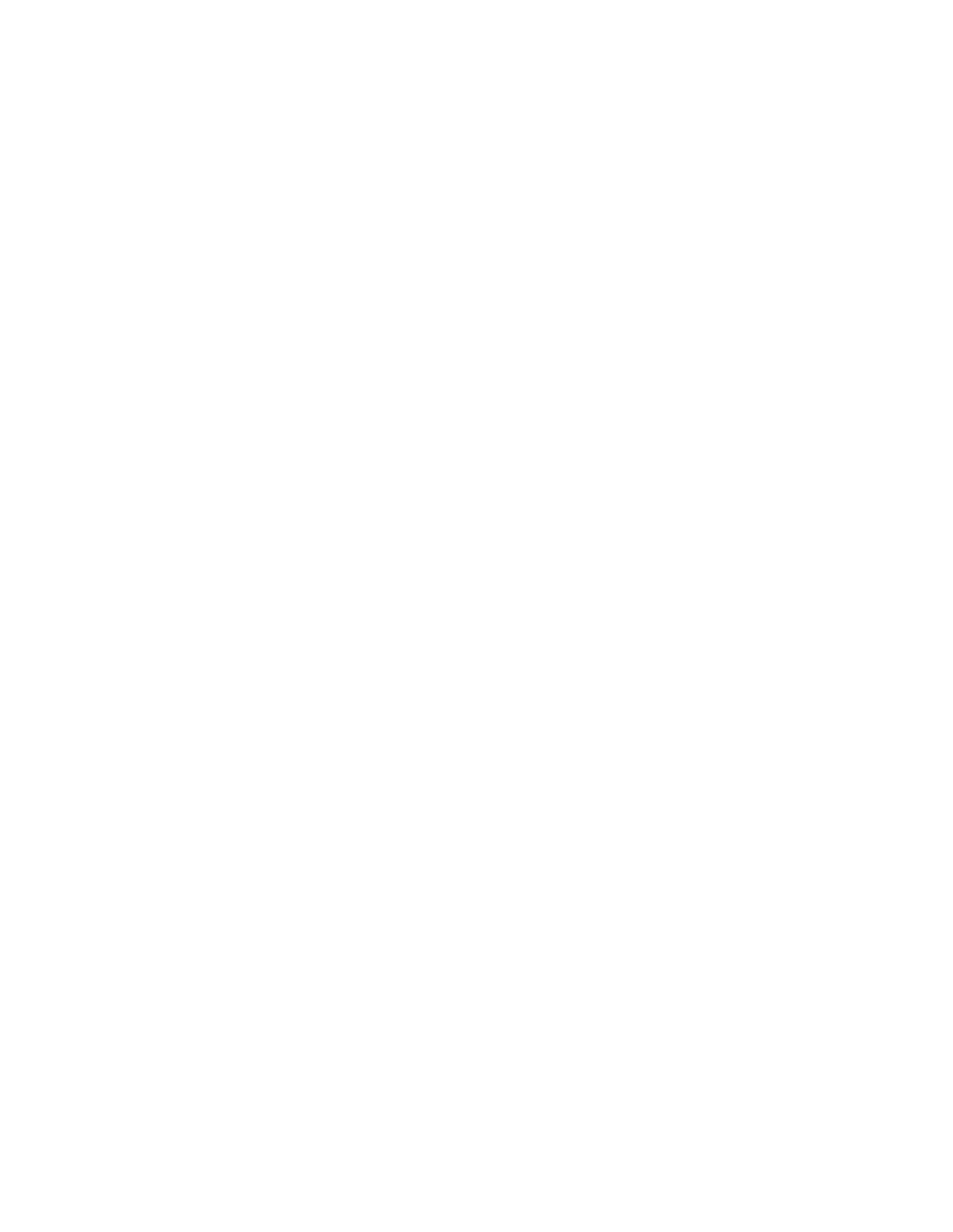| Boys and girls are combined for pre beginner,<br>beginner, novice and PW                                                        |                |    |                         | Novice (2 steps, 2 at a tim<br>Competitors who have place |            |                  |
|---------------------------------------------------------------------------------------------------------------------------------|----------------|----|-------------------------|-----------------------------------------------------------|------------|------------------|
| <b>Pre Beginner</b> (One step, one at a time)<br>This category is open to girls and boys under                                  |                |    |                         | Beginner category advance<br>dance. Music speeds R/SJ     |            |                  |
| 7 years of age and is an introduction to a feis.                                                                                |                |    |                         | HP 113 or 138<br>Girls                                    |            | SJ.              |
| Dancers will have the opportunity to perform                                                                                    |                |    |                         |                                                           | R.         |                  |
| one step in their reel and jig. All dancers<br>will receive the same recognition.                                               |                |    |                         | Under 6                                                   | 200        | 201              |
| Music: R 122; LJ 115                                                                                                            | R              |    | $\Box$                  | Under 7                                                   | 206        | 207              |
| Under 5                                                                                                                         | 1              |    | 2                       | Under 8                                                   | 212        | $\overline{213}$ |
| Under 6                                                                                                                         | 3              |    | $\overline{\mathbf{4}}$ | Under 9                                                   | 218        | 219              |
| Under 7                                                                                                                         | $\overline{5}$ |    | 6                       | Under 10                                                  | 224        | 225              |
|                                                                                                                                 |                |    |                         | Under 11                                                  | 230        | 231              |
| <b>Beginner</b> (2 steps, 2 at a time)<br>A competitor who has not taken Irish dancing                                          |                |    |                         | Under 12                                                  | 236        | 237              |
| lessons from a registered teacher prior to<br>September 1 <sup>st</sup> of the previous year.<br>Music speeds: R/SJ 122 /LJ 115 |                |    |                         | Under 13                                                  | 242        | 243              |
| Girls                                                                                                                           | R              | SJ | LJ.                     | Under 14                                                  | 248        | 249              |
| Under 5                                                                                                                         | $\overline{7}$ | 8  | 9                       | 14 & Over                                                 | 254        | 255              |
| Under 6                                                                                                                         | 10             | 11 | 12                      |                                                           |            |                  |
| Under 7                                                                                                                         | 13             | 14 | 15                      | Prizewinner (2 steps, 2 at<br>A competitor who has won    |            |                  |
| Under 8                                                                                                                         | 16             | 17 | 18                      | Particular dance. Music spee                              |            |                  |
| Under 9                                                                                                                         | 19             | 20 | 21                      | HJ 73 or 92; HP 113 or 138<br>Girls                       | R          | SJ.              |
| Under 10                                                                                                                        | 22             | 23 | 24                      | Under 6                                                   | 300        | 301              |
| Under 11                                                                                                                        | 25             | 26 | 27                      | Under 7                                                   | 305        |                  |
|                                                                                                                                 |                |    |                         |                                                           |            | 306              |
|                                                                                                                                 | 28             | 29 | 30                      |                                                           |            |                  |
| Under 12<br>12 & Over                                                                                                           | 31             | 32 | 33                      | Under 8<br>Linder 9                                       | 310<br>315 | 311<br>316       |

**Advanced Beginner** (2 steps, 2 at a time)

A competitor who has completed 1 year in beginner. An Advanced Beginner who wins 1st, 2nd or 3rd place will advance to the Novice category in that particular dance. Music speeds: R/SJ 122; LJ 115; HJ 92; HP 138

| Girls     | R   | SJ  | $\Box$ | HJ  | HP  |
|-----------|-----|-----|--------|-----|-----|
| Under 6   | 100 | 101 | 102    | 103 | 104 |
| Under 7   | 105 | 106 | 107    | 108 | 109 |
| Under 8   | 110 | 111 | 112    | 113 | 114 |
| Under 9   | 115 | 116 | 117    | 118 | 119 |
| Under 10  | 120 | 121 | 122    | 123 | 124 |
| Under 11  | 125 | 126 | 127    | 128 | 129 |
| Under 12  | 130 | 131 | 132    | 133 | 134 |
| 12 & Over | 135 | 136 | 137    | 138 | 139 |

**Treble Reel for Ukraine** (Nov & PW) – one step down the line. All proceeds to go to Ukraine charity.

U11 – 800 / U13 – 801 / U16 – 802 / 16 & over - 802

ime) aced 1st, 2<sup>nd</sup> or 3<sup>rd</sup> in Advanced ce to novice in that particular GJ 113; LJ 115; HJ 73 or 92;

| HP 113 OF 138 |     |     |     |     |     |      |
|---------------|-----|-----|-----|-----|-----|------|
| Girls         | R.  | SJ  | IJ  | HJ  | HР  | TSet |
| Under 6       | 200 | 201 | 202 | 203 | 204 | 205  |
| Under 7       | 206 | 207 | 208 | 209 | 210 | 211  |
| Under 8       | 212 | 213 | 214 | 215 | 216 | 217  |
| Under 9       | 218 | 219 | 220 | 221 | 222 | 223  |
| Under 10      | 224 | 225 | 226 | 227 | 228 | 229  |
| Under 11      | 230 | 231 | 232 | 233 | 234 | 235  |
| Under 12      | 236 | 237 | 238 | 239 | 240 | 241  |
| Under 13      | 242 | 243 | 244 | 245 | 246 | 247  |
| Under 14      | 248 | 249 | 250 | 251 | 252 | 253  |
| 14 & Over     | 254 | 255 | 256 | 257 | 258 | 259  |

#### at a time) on 1<sup>st</sup> in Novice in that Peeds: R/SJ 113;<br>38

| . .<br>Girls | R   | SJ  | HJ  | НP  | <b>TSet</b> |
|--------------|-----|-----|-----|-----|-------------|
| Under 6      | 300 | 301 | 302 | 303 | 304         |
| Under 7      | 305 | 306 | 307 | 308 | 309         |
| Under 8      | 310 | 311 | 312 | 313 | 314         |
| Under 9      | 315 | 316 | 317 | 318 | 319         |
| Under 10     | 320 | 321 | 322 | 323 | 324         |
| Under 11     | 325 | 326 | 327 | 328 | 329         |
| Under 12     | 330 | 331 | 332 | 333 | 334         |
| Under 13     | 335 | 336 | 337 | 338 | 339         |
| Under 14     | 340 | 341 | 342 | 343 | 344         |
| Under 15     | 345 | 346 | 347 | 348 | 349         |
| 15 & over    | 350 | 351 | 352 | 353 | 354         |

**Nov/PW Ceili -** Open to Novice/PW dancers only. Dancers may dance one or two dances. 2 Hand – 48 bars plus 8 bar introduction; 8 Hand any dance from CLRG Official list; figure of choice

| Ceilis | Nov/PW | Comp# | Ceilis          | Nov/PW | Comp# |
|--------|--------|-------|-----------------|--------|-------|
| U11    | 2 Hand | 701   | U16             | 2 Hand | 707   |
| U11    | 4 Hand | 702   | U16             | 8 Hand | 708   |
| U11    | 8 Hand | 703   | U <sub>16</sub> | 4 Hand | 709   |
| U13    | 2 Hand | 704   | U19             | 2 Hand | 710   |
| U13    | 4 Hand | 705   | U19             | 4 Hand | 711   |
| U13    | 8 Hand | 706   | U19             | 8 Hand | 712   |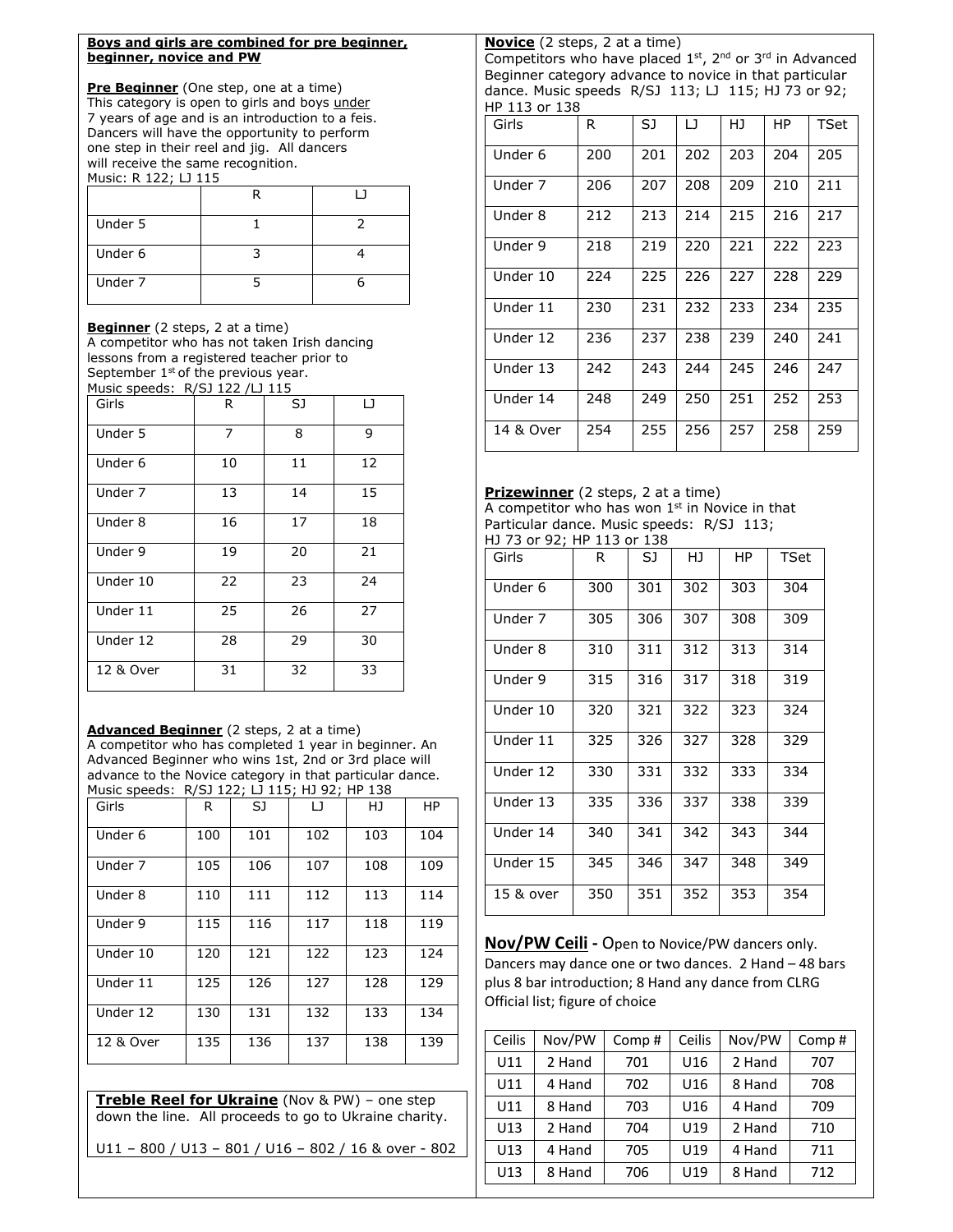**Preliminary Championships**<sup>\*</sup> – Open to dancers who have placed 1<sup>st</sup> in Prizewinner in their light and heavy shoe. A dancer who wins two first place Preliminary Championships in one calendar year mut move on to Open championship the following year or as soon as the second win is achieved in any age category in the following years. Only in back-to-back feisanna, the first win will not change the dancer's status for the second feis. **No change to dances on feis day or after closing date!** 

| Girls &         |      |      |       |       |
|-----------------|------|------|-------|-------|
| Boys            | R/TJ | R/HP | SJ/TJ | SJ/HP |
| U 8             | 500A | 500B | 500C  | 500D  |
| U 9             | 501A | 501B | 501C  | 501D  |
| U <sub>10</sub> | 502A | 502B | 502C  | 502D  |
| $U$ 11          | 503A | 503B | 503C  | 503D  |
| U <sub>12</sub> | 504A | 504B | 504C  | 504D  |
| U <sub>13</sub> | 505A | 505B | 505C  | 505D  |
| U <sub>14</sub> | 506A | 506B | 506C  | 506D  |
| U <sub>15</sub> | 507A | 507B | 507C  | 507D  |
| U <sub>16</sub> | 508A | 508B | 508C  | 508D  |
| U <sub>17</sub> | 509A | 509B | 509C  | 509D  |
| 17 & Over       | 510A | 510B | 510C  | 510D  |

**Championship Ceili** - Saturday ceili competitions are open to Prelim/Open Champ only. Dancers may dance one or two dances. 2 Hand – 48 bars; 8 Hand any dance from CLRG Official list; figure of choice

| Prelim/Open | Comp# |
|-------------|-------|
| Champs      |       |
| 2 Hand      | 713   |
| 4 Hand      | 714   |
| 8 Hand      | 715   |
| 2 Hand      | 716   |
| 4 Hand      | 717   |
| 8 Hand      | 718   |
| 2 Hand      | 719   |
| 4 Hand      | 720   |
| 8 Hand      | 721   |
| 2 Hand      | 722   |
| 4 Hand      | 723   |
| 8 Hand      | 724   |
|             |       |

**Treble Reel for Ukraine** (Prel/Open Champ) – one step down the line. All proceeds to go to Ukraine charity.

U11 – 803 / U13 – 804 / U16 – 805 / 16 & over - 806

#### **Open Championships**

Dancers in Open Championship will dance 3 rounds. Dancers in Under 9 will dance reel/jig and traditional set piece. Committee reserves the right to combine competitions. If less than 5 boys per competition, boys may dance be combined with the girls.

|                   |                   |      | SJ/        |       |
|-------------------|-------------------|------|------------|-------|
| Girls             | R/J               | R/HP | <b>JIG</b> | SJ/HP |
|                   |                   |      |            |       |
| $\overline{U}$ 9  | 600A              | 600B | 600C       | 600D  |
| $\overline{U}$ 10 | 601A              | 601B | 601C       | 601D  |
| $\overline{011}$  | 602A              | 602B | 602C       | 602D  |
| $\overline{012}$  | 603A              | 603B | 603C       | 603D  |
| $\overline{U}$ 13 | $60\overline{4A}$ | 604B | 604C       | 604D  |
| $\overline{U}$ 14 | 605A              | 605B | 605C       | 605D  |
| $\overline{U}$ 15 | 606A              | 606B | 606C       | 606D  |
| U <sub>16</sub>   | 607A              | 607B | 607C       | 607D  |
| $\overline{U}$ 17 | 608A              | 608B | 608C       | 608D  |
| 17 &<br>over      | 609A              | 609B | 609C       | 609D  |
|                   |                   |      |            |       |
| <b>BOYS</b>       | R/J               | R/HP |            |       |
| U9                | 611A              | 611B |            |       |
| U10               | 612A              | 612B |            |       |
| U12               | 613A              | 613B |            |       |
| U14               | 614A              | 614B |            |       |
| U16               | 615A              | 615B |            |       |
| $16+$             | 616A              | 616B |            |       |

**Jim Montague Award** – Click below for entry form.

#### **[Greater Boston's Best Feis Dad](https://forms.gle/6QFduam5hpGcLzM66)**

There is no separate entry fee for this, but recommendation must be submitted by dancer participating in the Feis. Winner(s) will be announced prior to Feis so winner can be present for award!